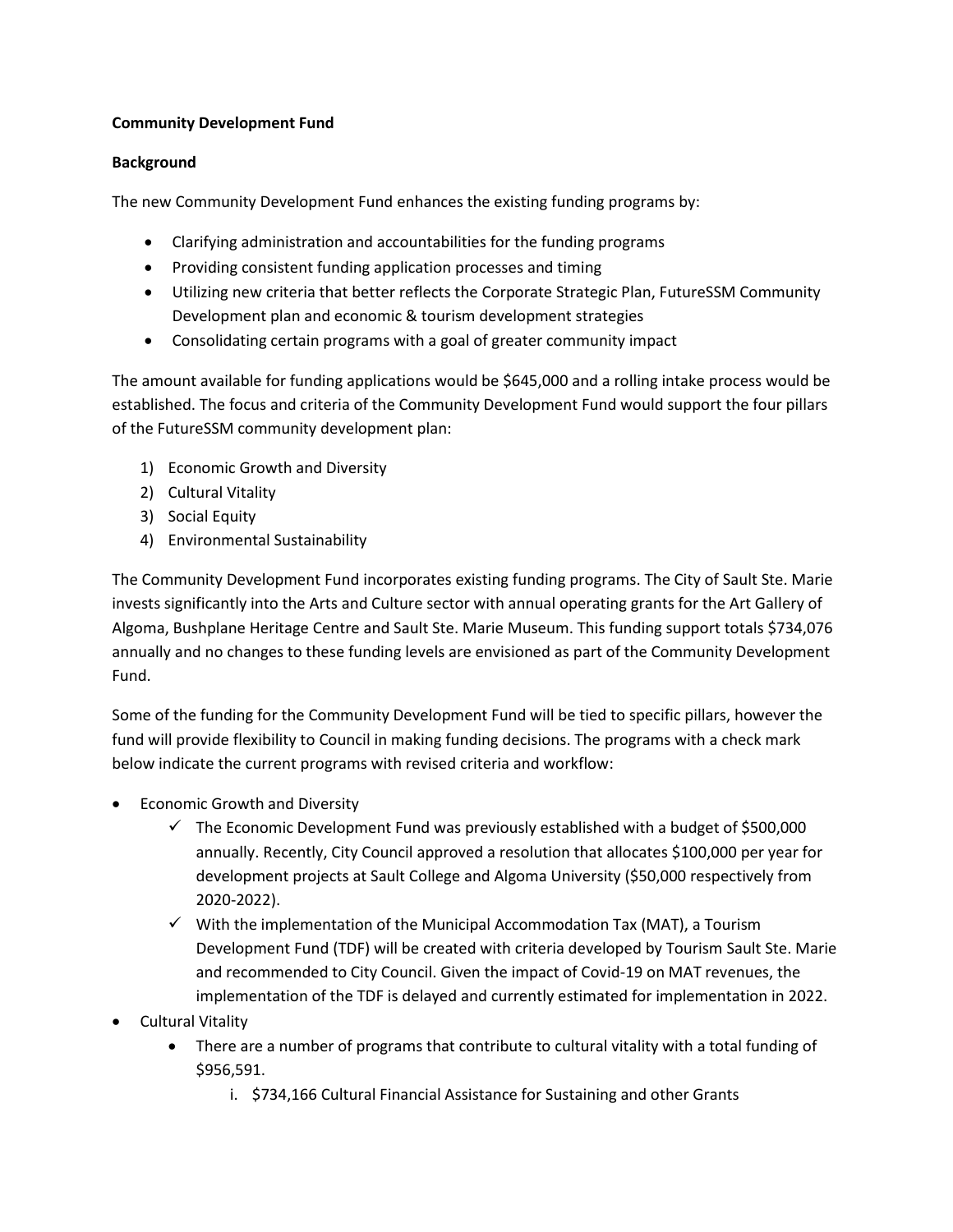- $\checkmark$  \$100,000 Cultural Financial Assistance Program add in the in-kind for events
- ii. \$70,970 Heritage Property Tax Rebates (2019 figure)
- $\checkmark$  \$20,000 Conference and Special Events Fund
- iii. \$13,955 Heritage Property Grant and Expenses
- iv. \$1,500 Cultural Recognition
- v. \$2,000 Walk of Fame
- vi. \$5,000 Community Development Fund (event support)
- Social Equity
	- There has been no historical fund available for applications within the Social Equity pillar; however the City does support a number of organizations and initiatives that would fall under the social equity pillar with a total of \$118,577:
		- i. Algoma University \$40,000
		- ii. MYAC funding \$27,500
		- iii. Crimestoppers \$25,000
		- iv. Pee Wee Arena \$21,077 (estimated 2021 taxes)
		- v. Other Sports Grant \$5,000
- Environmental Sustainability
	- $\checkmark$  \$50,000 Green Committee Fund

## **Summary Table**

| <b>Name</b>                                                                                                                                                        | Amount    | <b>Application In-Take</b>                                                      |
|--------------------------------------------------------------------------------------------------------------------------------------------------------------------|-----------|---------------------------------------------------------------------------------|
| Financial Assistance for Sustaining and Other<br>Grants - Art Gallery \$280,875, SSM Museum<br>\$206,091, Bushplane Heritage Centre<br>\$175,000, In-Kind \$72,200 | \$734,166 | Sept 1st Single Intake for in-kind<br>contributions; grants in annual<br>budget |
| <b>Economic Development Fund</b>                                                                                                                                   | \$500,000 | Rolling applications in-take                                                    |
| <b>Cultural Financial Assistance Grants</b>                                                                                                                        | \$75,000  | Jan. 15 <sup>th</sup> Single Intake                                             |
| Green Committee projects                                                                                                                                           | \$50,000  | Rolling applications for internal City<br>projects                              |
| Algoma University                                                                                                                                                  | \$40,000  | Annual budget consideration                                                     |
| Mayor's Youth Advisory Committee - \$5,000<br>Grants; remainder youth programming                                                                                  | \$27,500  | Annual budget consideration                                                     |
| Crimestoppers                                                                                                                                                      | \$25,000  | Annual budget consideration                                                     |
| <b>Conference and Special Events Fund</b>                                                                                                                          | \$20,000  | Rolling applications in-take                                                    |
| Pee Wee Arena                                                                                                                                                      | \$21,800  | Annual budget consideration                                                     |
| Heritage property grants (\$12,000) and<br>administrative expenses                                                                                                 | \$13,955  | Rolling applications in-take                                                    |
| <b>Heritage Property Tax Rebates</b>                                                                                                                               | \$70,970  | 2019 Municipal rebate total                                                     |
| <b>Community Development Fund</b>                                                                                                                                  | \$5,000   | Rolling applications in-take                                                    |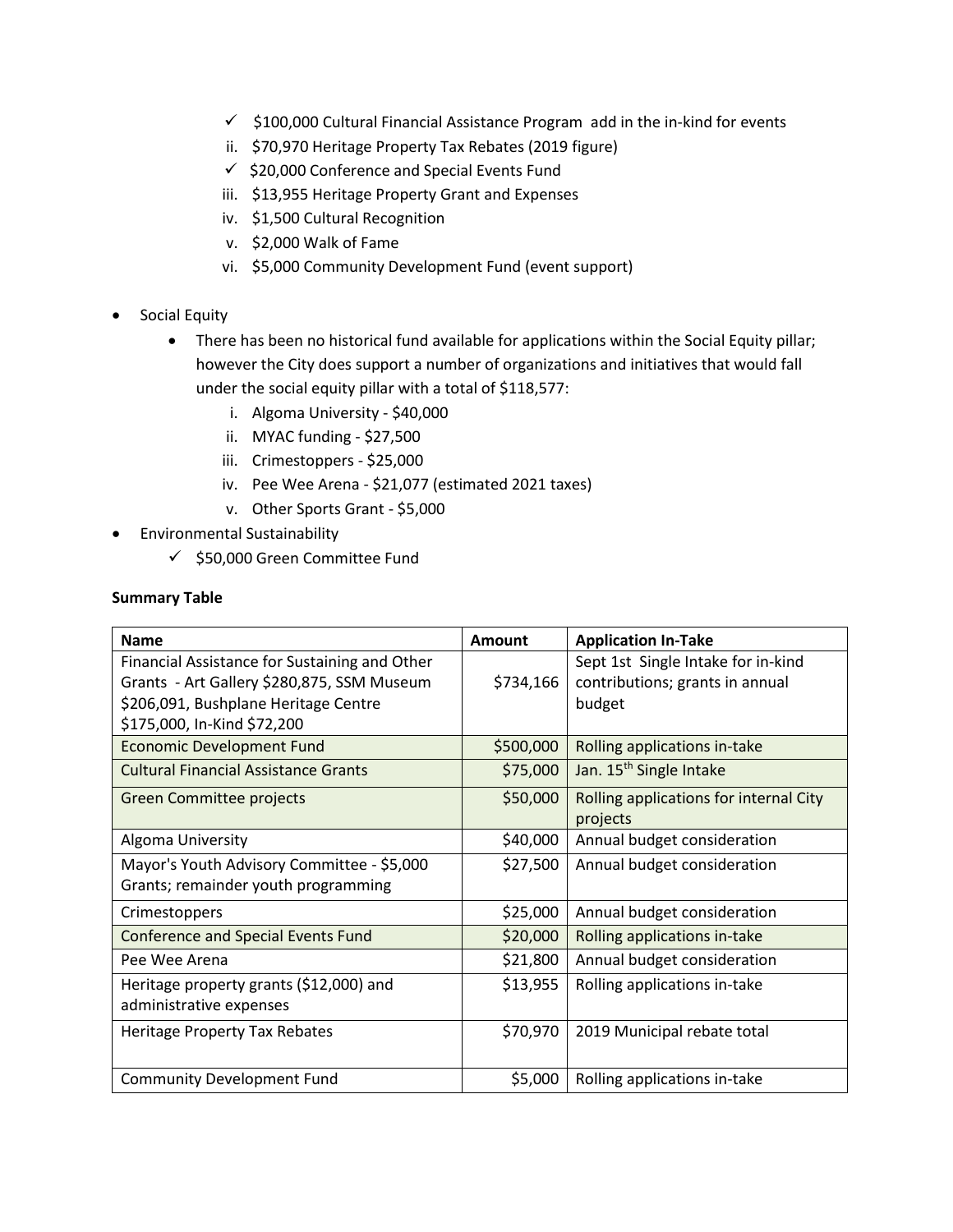| Financial Support for Participation in<br>Sports/Cultural Events/Miscellaneous<br>Competitions | \$5,000     | Rolling applications in-take |
|------------------------------------------------------------------------------------------------|-------------|------------------------------|
| Walk of Fame                                                                                   | \$2,000     | Administrative budget        |
| Parks and Rec Advisory Committee                                                               | \$1,865     | Administrative budget        |
| <b>Cultural Recognition</b>                                                                    | \$1,500     | Administrative budget        |
| <b>Total</b>                                                                                   | \$1,521,973 |                              |

The highlighted funds that will have new criteria and workflow within the new Community Development Fund.

#### **Objectives**

The Community Development Fund has the following objectives:

- Provide City funds, or other forms of financial assistance (in-kind services), in limited amounts, to eligible organizations that warrant City support;
- Evaluate all applications equitably and consistently;
- Ensure that recipients of funds are held accountable for targeted results;
- Ensure an adequate administrative system of review for each organization making a request, and a follow up review for organizations receiving funding;
- Ensure that full value is obtained for financial assistance provided by the City;
- Enhance the financial decision-making through effective and responsible fiscal management by Council and the City Departments (City of Sault Ste. Marie Strategic Plan);
- Align with relevant strategic plans, including:
	- o City Corporate Strategic Plan
	- o FutureSSM Community Development Strategy
	- o Community Culture Plan
	- o Tourism Development Strategy
	- o Economic Development Strategy

# **Approval Process**

The criteria for the new funding streams has been finalized in consultation with relevant stakeholders and will be reviewed and receive recommendations from subject matter experts: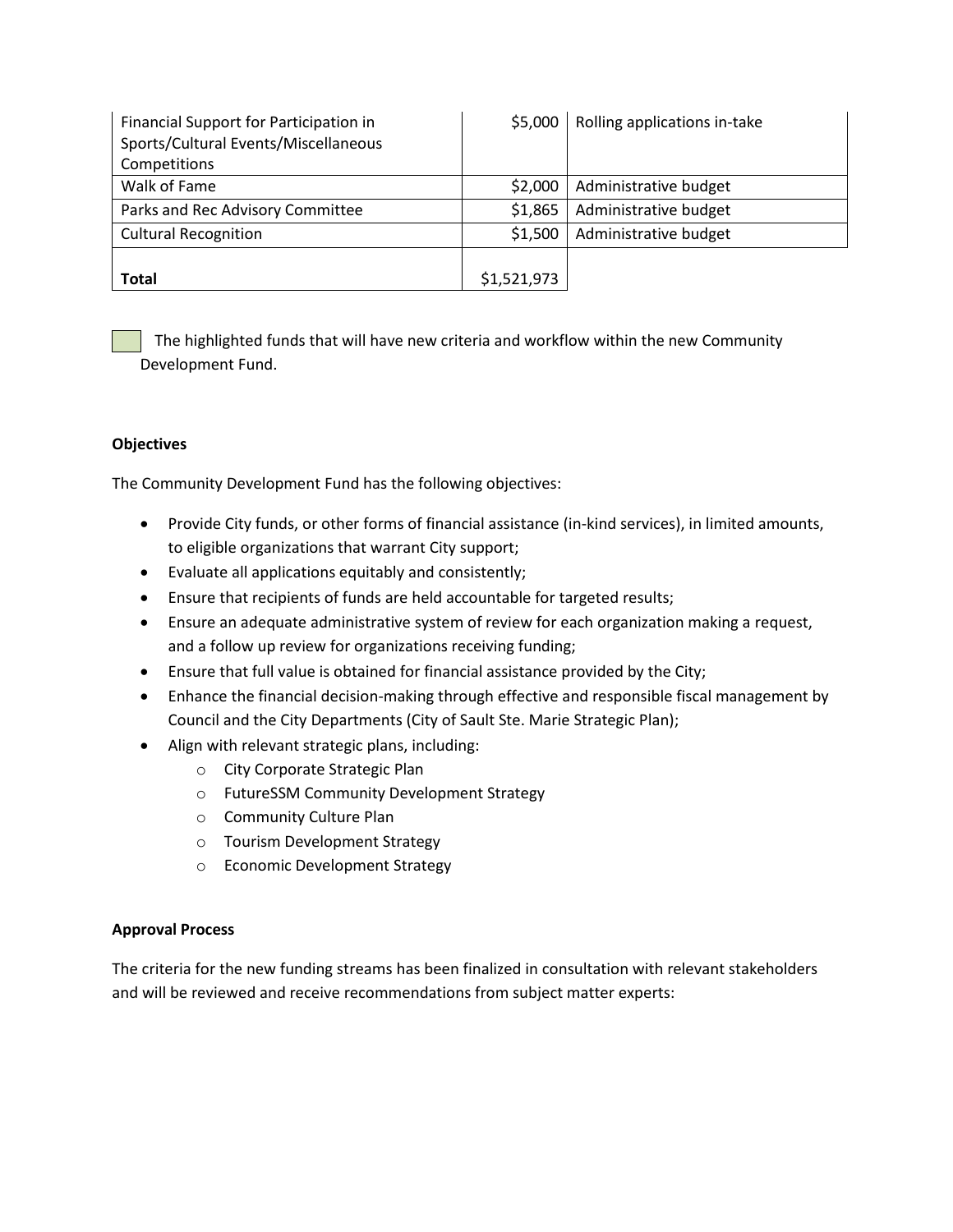

#### **Criteria**

The following criteria and guidelines will be used to assess applications for all streams of funding:

1. Individual organizations must demonstrate the following:

- Community benefit clear, measurable benefits to the community
- Appropriate financial reporting and controls that demonstrate the financial capability and capacity to manage the project.
- Accountability of organization with clear identity, appropriate organizational structure and capacity to deliver project
- Involvement of multiple partners in planning, doing or evaluating the work (where appropriate)
- Support from individuals who are knowledgeable about the sector and/or the initiative

2. The organization must have a clearly stated purpose and function and must be fully responsible for the planning and provision of its services.

3. The organization must demonstrate the need for funding